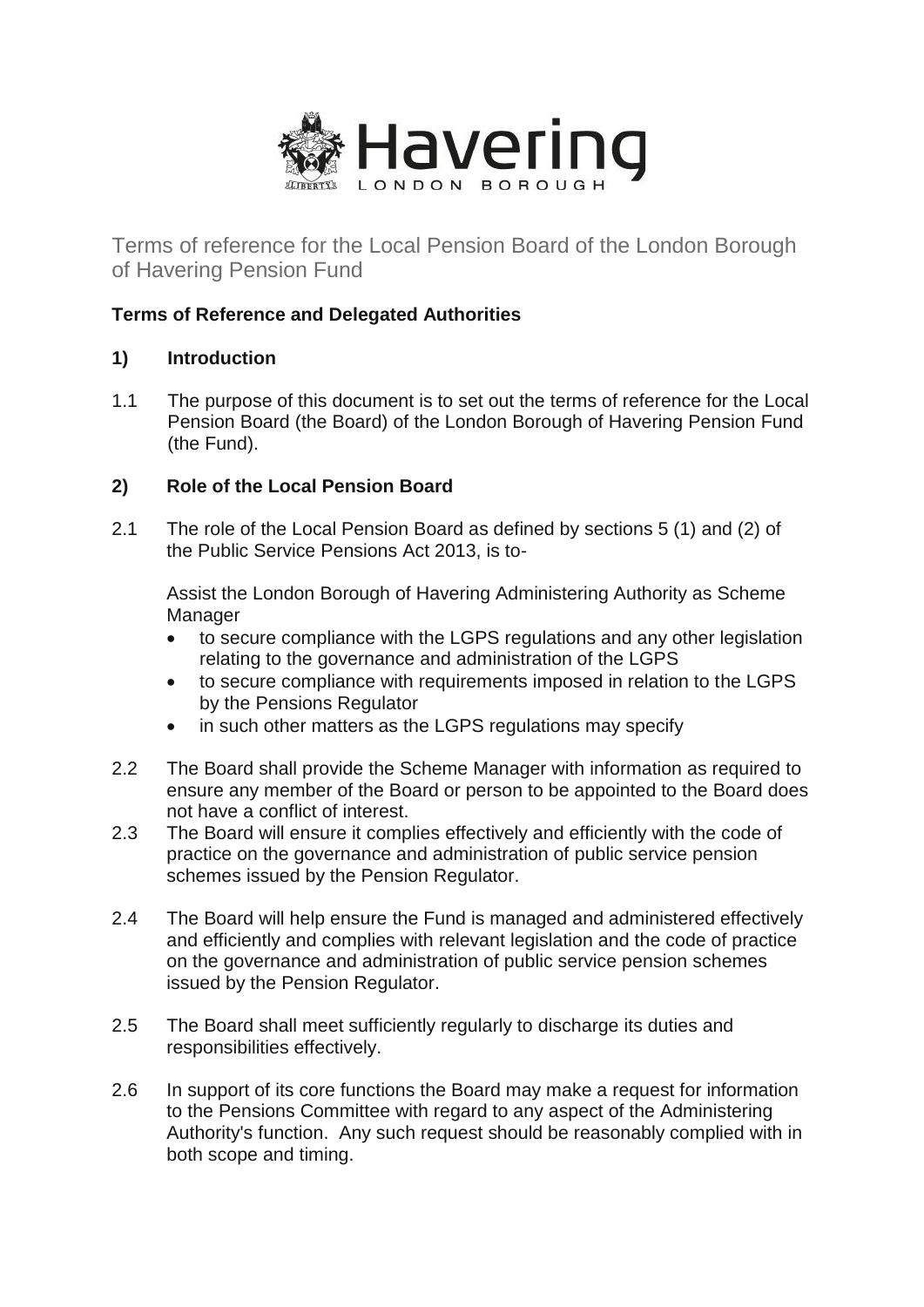2.7 In support of its core functions the Board may make recommendations to the Pensions Committee which should be considered and a response made to the Board on the outcome within a reasonable period of time.

### **3) Members of the Pension Board**

- 3.1 The Board shall consist of 6 voting members and be constituted as follows:
	- i. 3 employer representatives;
	- ii. 3 scheme member representatives;
- 3.2 There shall be an equal number of Scheme Member and Employer Representatives.
- 3.3 Scheme Member representatives
- 3.3.1 Scheme member representatives shall either be scheme members or have capacity to represent scheme members of the Fund. No officer or elected member of the Administering Authority who is responsible for the discharge of any function of the Administering Authority under the Regulations may serve as a member of the Board.
- 3.3.2 Scheme member representatives should be able to demonstrate their capacity to attend and complete the necessary preparation for meetings and participate in training as required.
- 3.3.3 Substitutes shall not be appointed.
- 3.3.4 A total of 3 scheme member representatives shall be appointed following a transparent recruitment process which should be open to all Fund members and be approved by the Administering Authority.
- 3.4 Employer representatives
- 3.4.1 Employer representatives shall be office holders or senior employees of employers of the Fund or have experience of representing scheme employers in a similar capacity. No officer or elected member of the Administering Authority who is responsible for the discharge of any function of the Administering Authority under the Regulations may serve as a member of the Board.
- 3.4.2 Employer representatives should be able to demonstrate their capacity to attend and complete the necessary preparation for meetings and participate in training as required.
- 3.4.3 Substitutes shall not be appointed.
- 3.4.4 A total of 3 employer representatives shall be appointed to the Board following a transparent recruitment process which should be open to all employers in the Fund and be approved by the Administering Authority.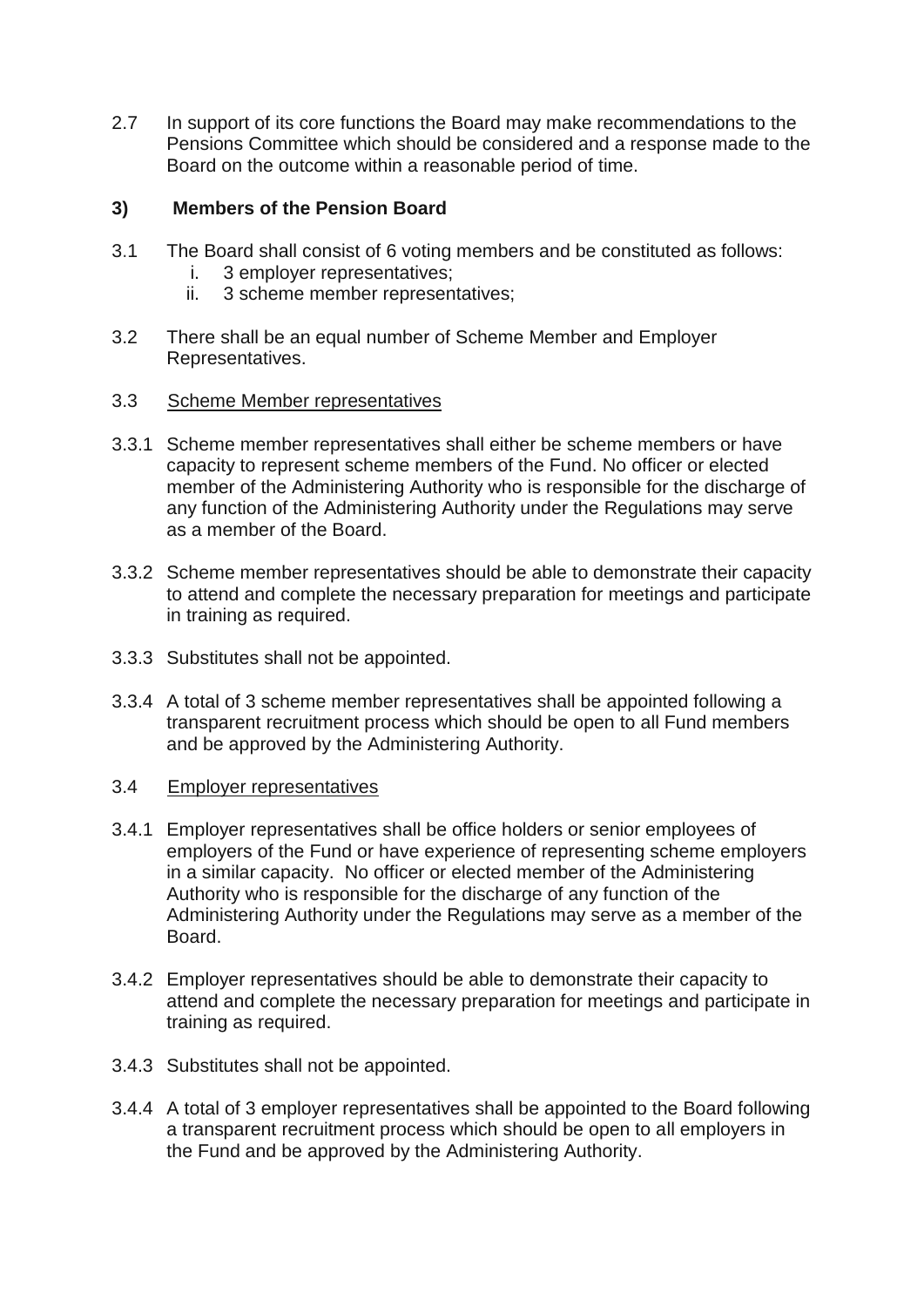- 3.5 Each Board member so appointed shall serve for a fixed 4 year period which can be extended for further period(s) subject to re-nomination.
- 3.6 Each Board member should endeavour to attend all Board meetings during the year and is required to attend at least 3 meetings each year, 1 of which must be the Annual Meeting. Board members are not allowed to send a substitute in their absence. In the event that a Board member fails to attend 3 consecutive meetings, that individual will automatically be disqualified, unless the failure was due to some reason approved by the Board before the date of the 3rd consecutive meeting.
- 3.7 Board membership may be terminated prior to the end of the term of office due to:
	- (a) A scheme member representative appointed on the basis of their membership of the scheme no longer being a scheme member in the Fund.
	- (b) A scheme member representative no longer being a scheme member or a representative of the body on which their appointment relied.
	- (c) An employer representative no longer holding the office or employment or being a member of the body on which their appointment relied.
	- (d) A Board member no longer being able to demonstrate to the London Borough of Havering their capacity to attend and prepare for meetings or to participate in required training.
	- (e) A Board member has a conflict of interest which cannot be managed in accordance with the Board's conflict policy.
	- (f) A Board member who is an elected member becomes a member of the Pensions Committee.
	- (g) A Board member who is an officer of the Administering Authority becomes responsible for the discharge of any function of the Administering Authority under the Regulations.
- 3.8 The Board may, with the approval of the Scheme Manager, co-opt persons who are not members of the Board to serve on sub committees, particularly where this would add skills and experience.

### **4) Appointment of Chair**

4.1 An additional non-voting independent member shall be appointed to chair the Board. However, the Pension Board is entitled to meet and conduct its business even if the role of the independent member is vacant or they are absent from the meeting.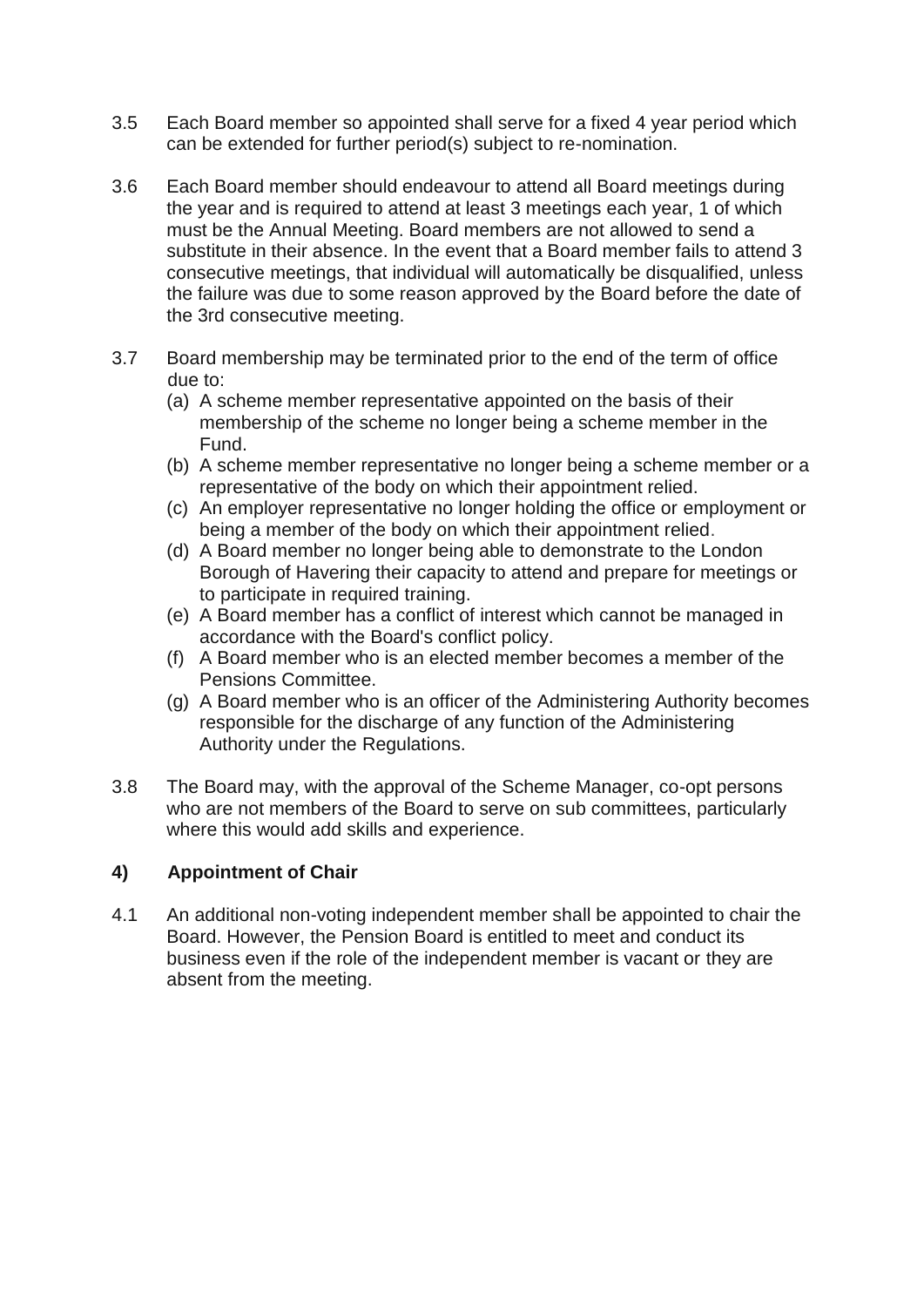- 4.2 The Chair of the Board shall:
	- (a) Ensure the Board delivers its purpose as set out in these Terms of Reference;
	- (b) Ensure that meetings are productive and effective and that opportunity is provided for the views of all members to be expressed and considered, and
	- (c) Seek to reach consensus and ensure that decisions are properly put to a vote when it cannot be reached. Instances of a failure to reach a consensus position will be recorded and published.

# **5) Appointment Process**

The process for recruiting to Board is set out below.

- For Board member vacancies, communications will be sent to all scheme members (active, deferred and pensioners) or all employers of the Fund, informing them of a vacancy on the Board, where to find more information and how to apply for a position. An advert will be published on the Havering website inviting applications.
- The role of independent chair will be advertised via appropriate professional platforms and the Havering website.
- A short list will be prepared of applicants meeting the set out criteria
- Interviews of the short listed candidates to be conducted by a Panel established by the Scheme Manager.
- Appointment of successful candidate.
- The Administering Authority shall publish the names of the Board members on the Havering website

### **6) Quorum**

- 6.1 The Board shall have a formal quorum of 2, provided that there is present at least one member from both the Employer and Scheme Member Groups. In the absence of the Chair, at any meeting, the members attending can appoint a Deputy Chair for that meeting.
- 6.2 Advisers and officers do not count towards the quorum.

# **7) Conflicts of Interest**

- 7.1 All members of the Board must declare to the Administering Authority on appointment and at any such time as their circumstances change, any potential conflict of interest arising as a result of their position on the Board.
- 7.2 A conflict of interest is defined as a financial or other interest which is likely to prejudice a person's exercise of functions as a member of the Board. It does not include a financial or other interest arising merely by virtue of that person being a member of the Scheme.
- 7.3 On appointment to the Board and following any subsequent declaration of potential conflict by a Board member, the Administering Authority shall ensure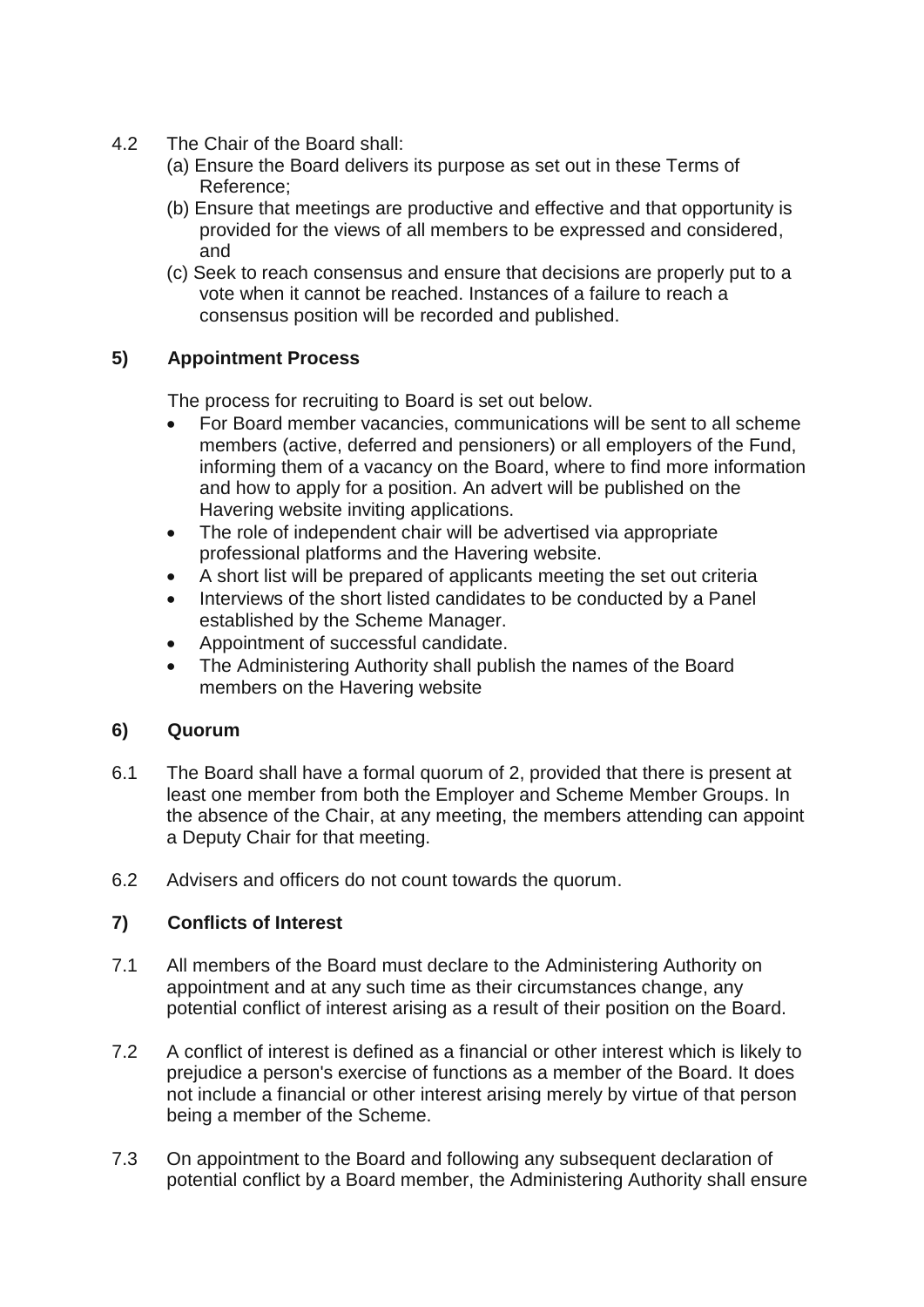that any potential conflict is effectively managed in line with both the internal procedures of the Board's 'Conflicts of Interest' policy and the requirements of the Code.

### **8) Standards of Conduct**

8.1 The role of Pension Board members requires the highest standards of conduct and therefore the "seven principles of public life<sup>1</sup>" will be applied to all Pension Board members and embodied in their code of conduct.

These are –

- Selflessness
- Integrity
- Objectivity
- Accountability
- Openness
- Honesty
- Leadership

### **9) Board Review Process**

9.1 The Board will undertake each year, at its annual general meeting, a formal review process to assess how well it and its committees and the members are performing with a view to seeking continuous improvement in the Board's performance.

### **10) Advisers to the Board**

- 10.1 The Board may be supported in its role and responsibilities through the appointment of advisers and shall, subject to any applicable regulation and legislation from time to time in force, consult with such advisers to the Board and on such terms as it shall see fit to help better perform its duties including:
	- A Governance Adviser
	- The Fund's Actuary
	- The Fund's Administrator
	- The Fund's Legal Adviser
	- The Fund's Investment Manager(s)
	- The Fund's Investment Adviser(s)
	- The Fund's Employer Covenant Adviser
	- The Scheme Manager

**.** 

- Other advisers, so approved by the Scheme Manager
- The Pensions Regulator
- 10.2 The Board shall ensure that the performances of the advisers so appointed are reviewed on a regular basis.

**<sup>1</sup>**Standards Matter: a review of best practice in promoting good behaviour in public life", Committee on Standards in Public Life, January 2013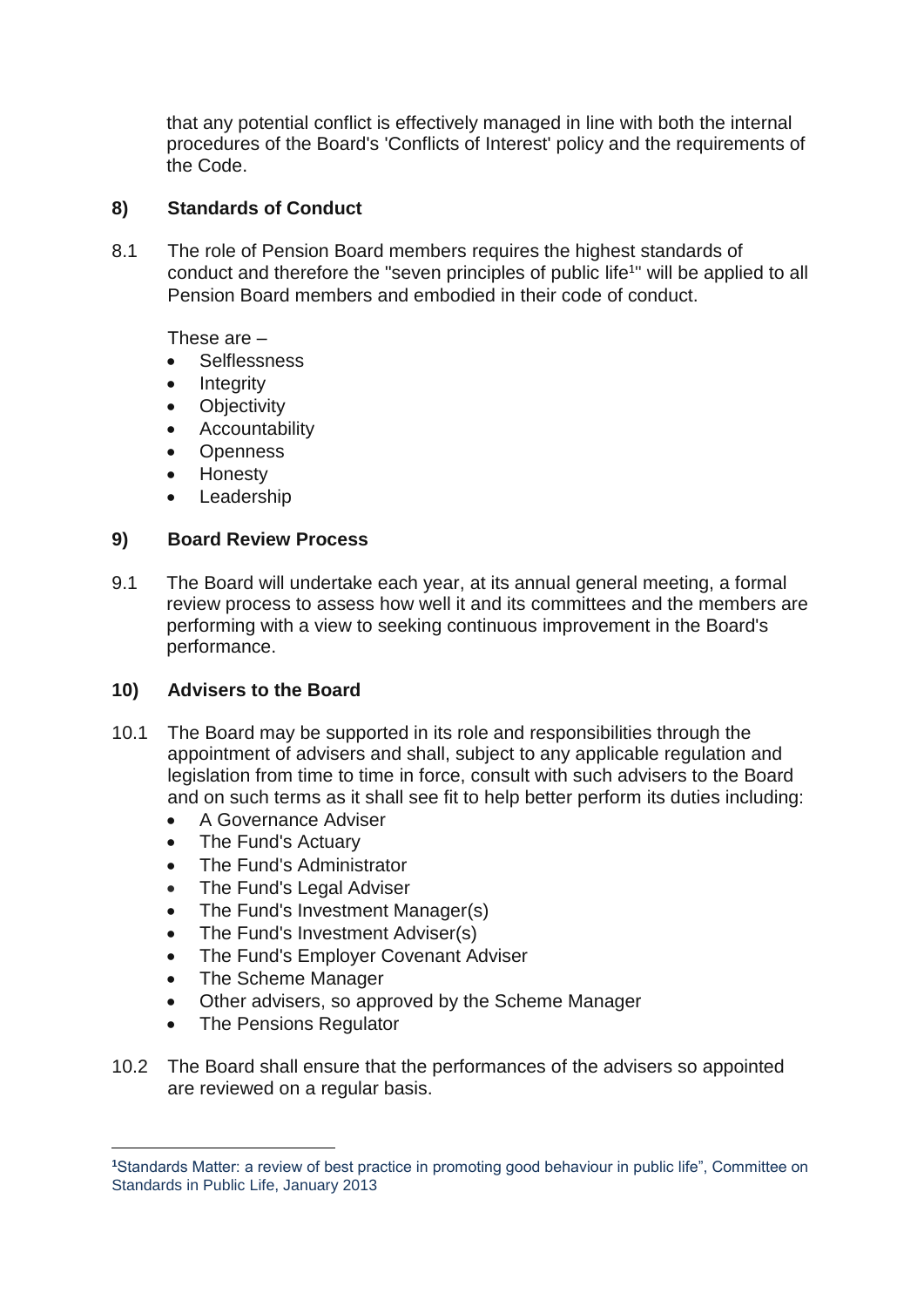# **11) Knowledge and Skills**

- 11.1 Knowledge and understanding must be considered in light of the role of the Board to assist the Administering Authority in line with the requirements outlined in paragraph 2.
- 11.2 A member of the Board must be conversant with
	- a) The legislation and associated guidance of the Local Government Pension Scheme (LGPS).
	- b) Any document recording policy about the administration of the LGPS which is for the time being adopted by the London Borough of Havering Pension Fund.
- 11.3 A member of the Board must have knowledge and understanding of
	- a) The law relating to pensions, and
	- b) Any other matters which are prescribed in regulations.
- 11.4 It is for individual Board members to be satisfied that they have the appropriate degree of knowledge and understanding to enable them to properly exercise their functions as a member of the Board.
- 11.5 In line with this requirement Board members are required to be able to demonstrate their knowledge and understanding and to refresh and keep their knowledge up to date. Board members are therefore required to maintain a written record of relevant training and development.
- 11.6 Board members will undertake a personal training needs analysis and regularly review their skills, competencies and knowledge to identify gaps or weaknesses.
- 11.7 Board members will comply with the Scheme Manager's training policy.

### **12) Board Meetings - Notice and Minutes**

- 12.1 Democratic Services shall give notice to all Board members of every meeting of the Pension Board. Democratic Services shall also ensure that a formal record of Pension Board proceedings is maintained. Following the approval of the minutes by the Chair of the Board, they shall be circulated to all members.
- 12.2 There will be 5 Board meetings held per year, approximately 2 weeks after the Pensions Committee meeting, with 1 Annual meeting being held at the beginning of the committee cycle. The meetings are expected to be held during the day, normally commencing at 4pm in a Town Hall Committee room or virtually via MS Teams or Zoom.
- 12.3 The Chair of the Board with the consent of the board members may call additional meetings but not less than 5 clear working days of that meeting.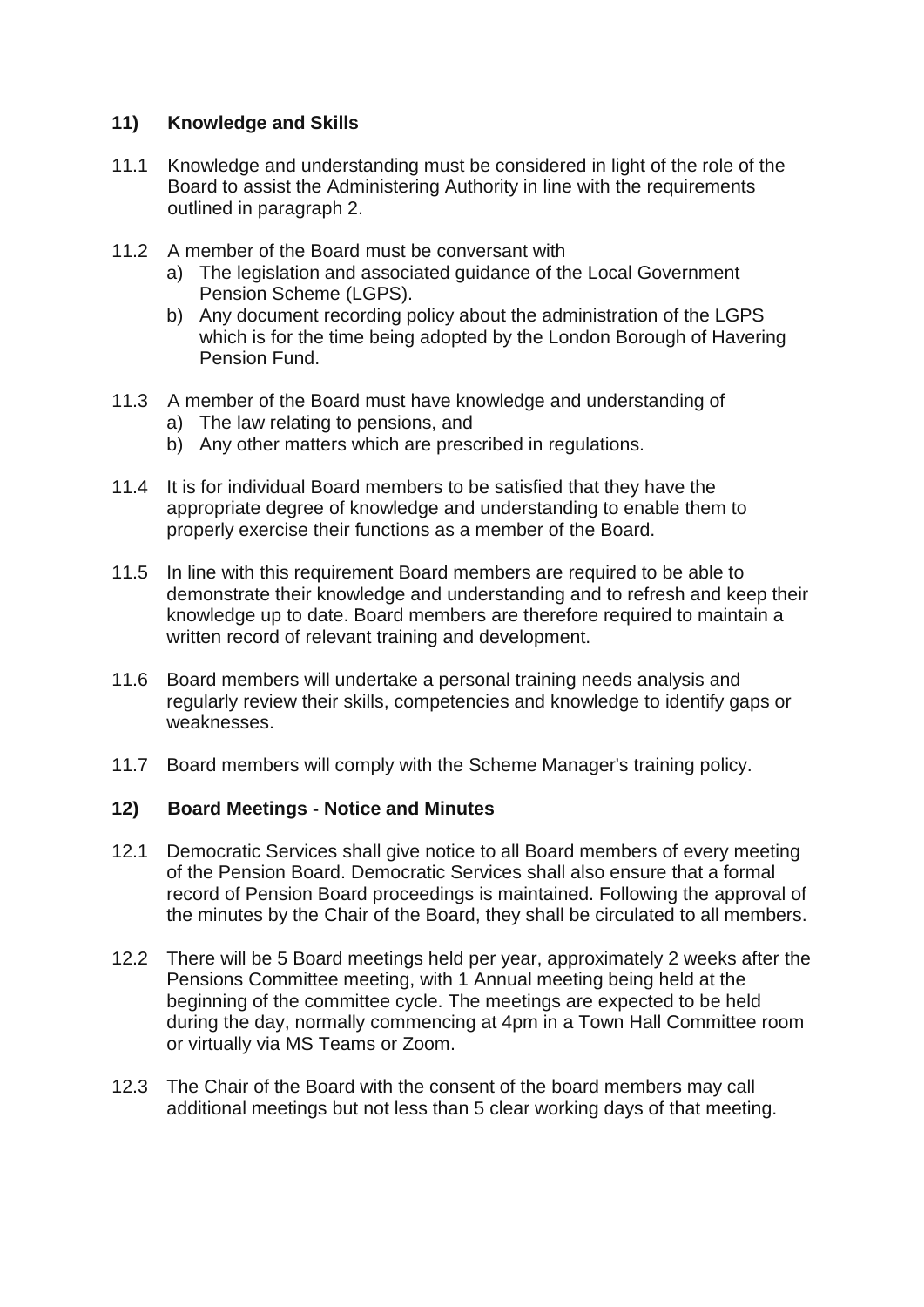## **13) Decision making**

13.1 Each member of the Board, other than the non-voting independent member, will have one vote but it is expected the Board will as far as possible reach a consensus.

### **14) Publication of Pension Board information**

- 14.1 Scheme members and other interested parties will want to know that the Fund is being efficiently and effectively managed. They will also want to be confident that the Pension Board is properly constituted, trained and competent in order to comply with scheme regulations, the governance and administration of the scheme and requirements of the Pension Regulator.
- 14.2 Up to date information will be posted on the Havering website showing
	- The names and contact details of the Pension Board members
	- The representation of scheme members and employers of the local Pension Board
	- The role and responsibilities of the Pension Board
	- The full terms of reference and policies of the Pension Board and how they operate
- 14.3 The Board meetings will be open to the general public (unless there is an exemption under relevant legislation which would preclude part (or all) of the meeting from being open to the general public).
- 14.4 Pension Board papers, agendas and minutes of meetings will be published on the London Borough of Havering website. These may at the discretion of the Scheme Manager be edited to exclude items on the grounds that they would either involve the likely disclosure of exempt information as specified in Part 1 of Schedule 12A of the Local Government Act 1972 or it being confidential for the purposes of Section 100A(2) of that Act and/or they represent data covered by data protection legislation.
- 14.5 The Scheme Manager will also consider requests for additional information to be published or made available to individual scheme members to encourage scheme member engagement and promote a culture of openness and transparency.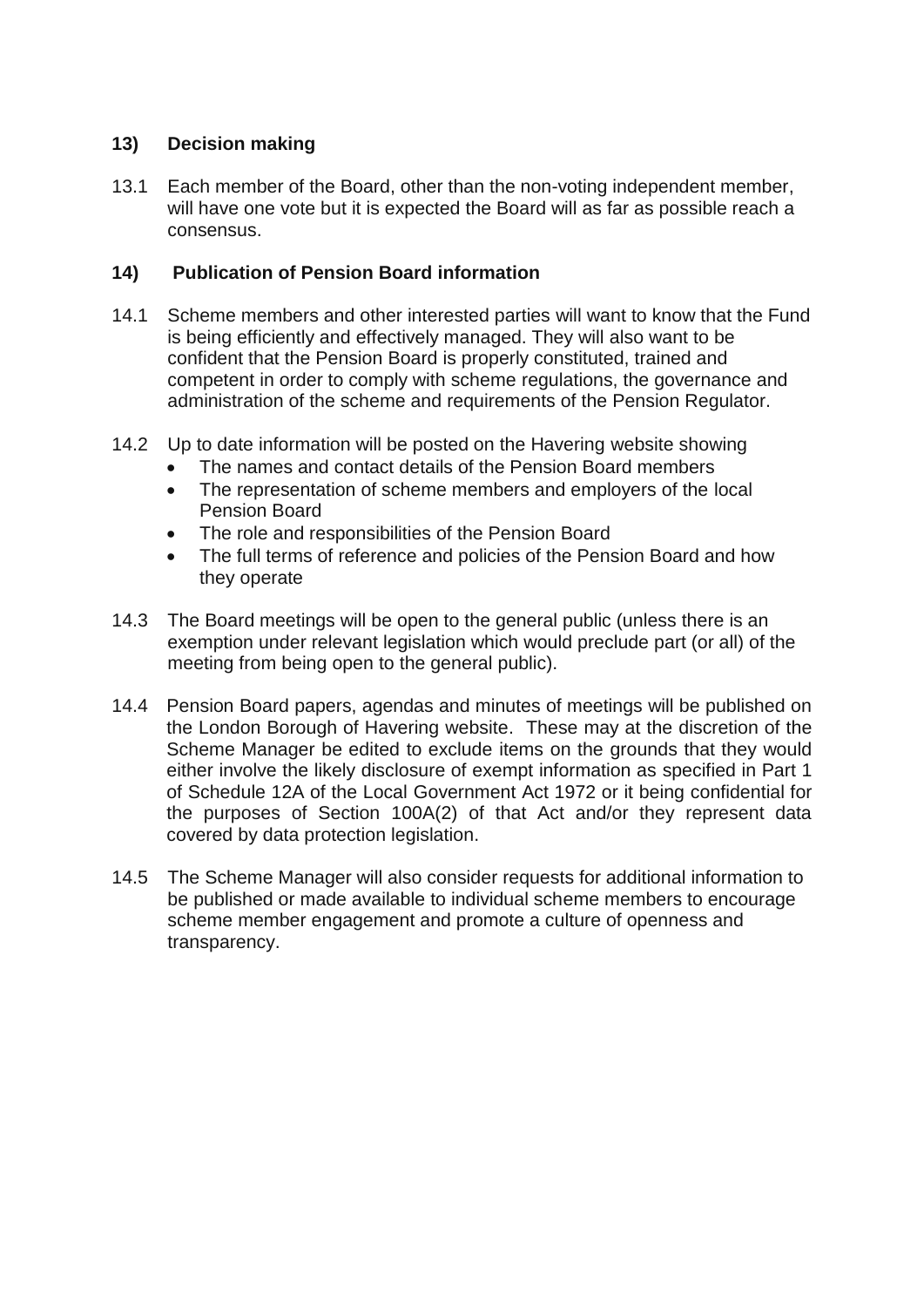### **15) Accountability**

15.1 The Pension Board will be collectively and individually accountable to the Scheme Manager.

### **16) Expense Reimbursement**

- 16.1 The remuneration for board members will be as follows;
	- Board members will receive an allowance £117 (co-opted members amount for other committees) per scheduled meeting attended. No payment will be made for nonattendance.
	- Reasonable travelling expenses for training will be reimbursed.

#### **17) Budget**

17.1 The Board is to be provided with adequate resources to fulfil its role. In doing so the budget for the Board will be met from the Havering Pension Fund and must be approved by the Section 151 Officer.

#### **18) Reporting**

- 18.1 The Board should in the first instance report its requests, recommendations or concerns to the Pensions Committee. In support of this any member of the Board may attend a Committee meeting as an observer.
- 18.2 Requests and recommendations to the Pensions Committee should be reported under the provisions of paragraphs 2.5 and 2.6.
- 18.3 The Board should report any concerns over a decision made by the Committee to the Committee subject to the agreement of at least 50% of voting Board members.
- 18.4 On receipt of a report under paragraph 18.3 above the Committee should, within a reasonable period, consider and respond to the Board.
- 18.5 Where the Board is not satisfied with the response received, it may request that a notice of its concern be placed on the website and in the Fund's annual report.
- 18.6 Where the Board is satisfied that there has been a breach of regulation which has been reported to the Committee under paragraph 18.3 and has not been rectified within a reasonable period of time it is under an obligation to escalate the breach.
- 18.7 The appropriate internal route for escalation is to the Monitoring Officer and/or the Section 151 Officer (as appropriate).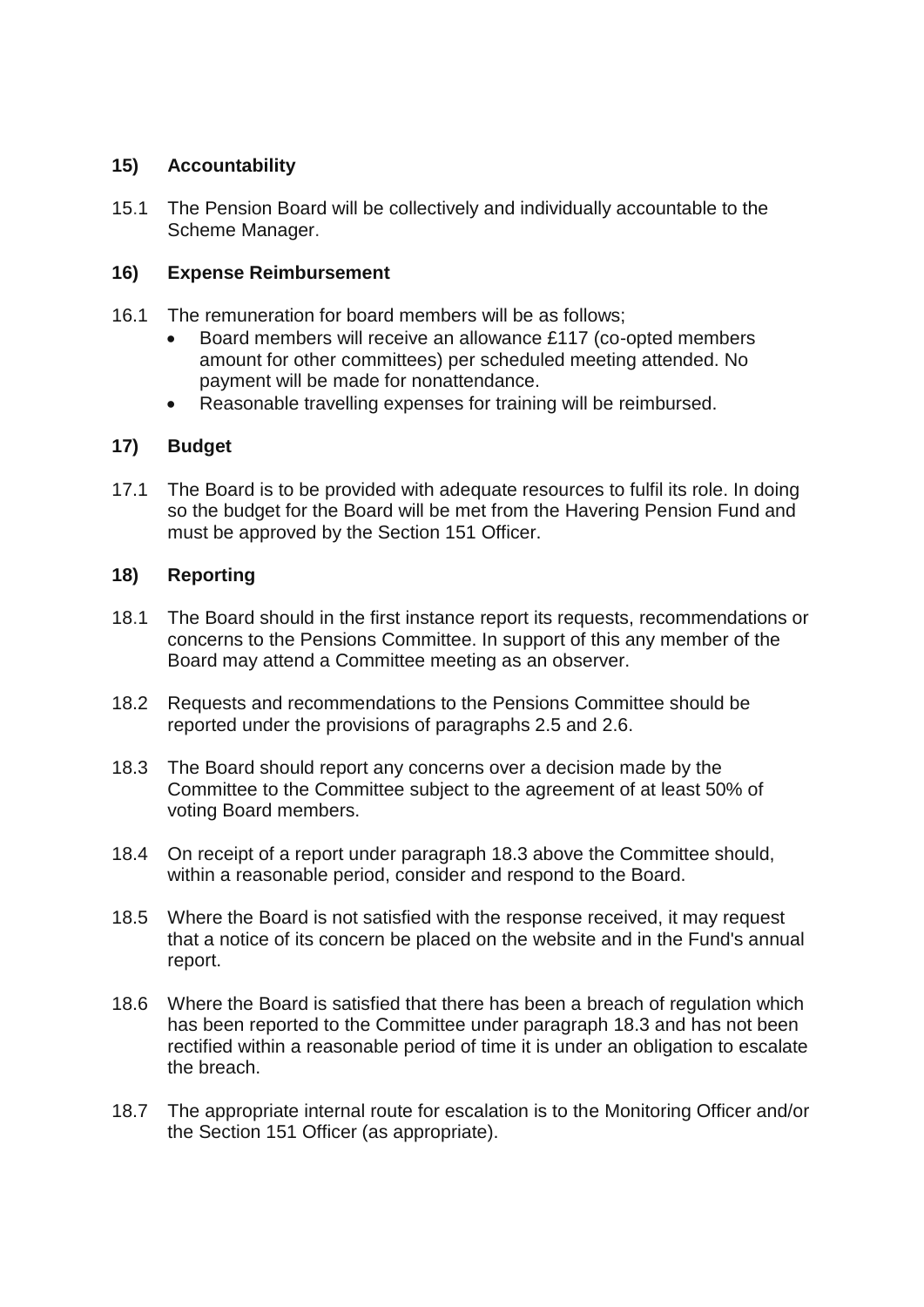- 18.8 The Board may report concerns to the LGPS Scheme Advisory Board for consideration subsequent to, but not instead of, using the appropriate internal route for escalation.
- 18.9 Board members are also subject to the requirements to report breaches of law under the Act and the Code and the whistleblowing provisions set out in the Administering Authority's whistleblowing policy.

#### **19) Review of Terms of Reference**

- 19.1 These Terms of Reference shall be reviewed on each material change to those parts of the Regulations covering local pension boards and at least every year.
- 19.2 These Terms of Reference were adopted on 26 August 2015 and last reviewed on 20 October 2021.

#### **20) Definitions**

20.1 The undernoted terms shall have the following meaning when used in this document:

| "Pension Board" or<br>"Board" | Means the local Pension Board for the London<br>Borough of Havering administering authority for the<br>London Borough of Havering Pension Fund as<br>required under the Public Service Pensions Act 2013                                                                                                                                           |
|-------------------------------|----------------------------------------------------------------------------------------------------------------------------------------------------------------------------------------------------------------------------------------------------------------------------------------------------------------------------------------------------|
| "Scheme Manager"              | Means the London Borough of Havering as<br>administering authority of the London Borough of<br>Havering Pension Fund.                                                                                                                                                                                                                              |
| "Chair"                       | Means the Chair of the Pension Board                                                                                                                                                                                                                                                                                                               |
| "LGPS"                        | The Local Government Pension Scheme as<br>constituted by the Local Government Pension Scheme<br>Regulations 2013, the Local Government Pension<br>Scheme (Transitional Provisions, Savings and<br>Amendment) Regulations 2014 and The Local<br>Government Pension Scheme (Management and<br>Investment of Funds) Regulations 2009<br>In Scotland;  |
|                               | The Local Government Pension Scheme as<br>constituted by the Local Government Pension Scheme<br>(Benefits, Membership and Contributions) (Scotland)<br>Regulations 2008, the Local Government Pension<br><b>Scheme Administration)</b><br>(Scotland) Regulations 2008, The Local Government<br>Pension Scheme (Transitional Provisions) (Scotland) |